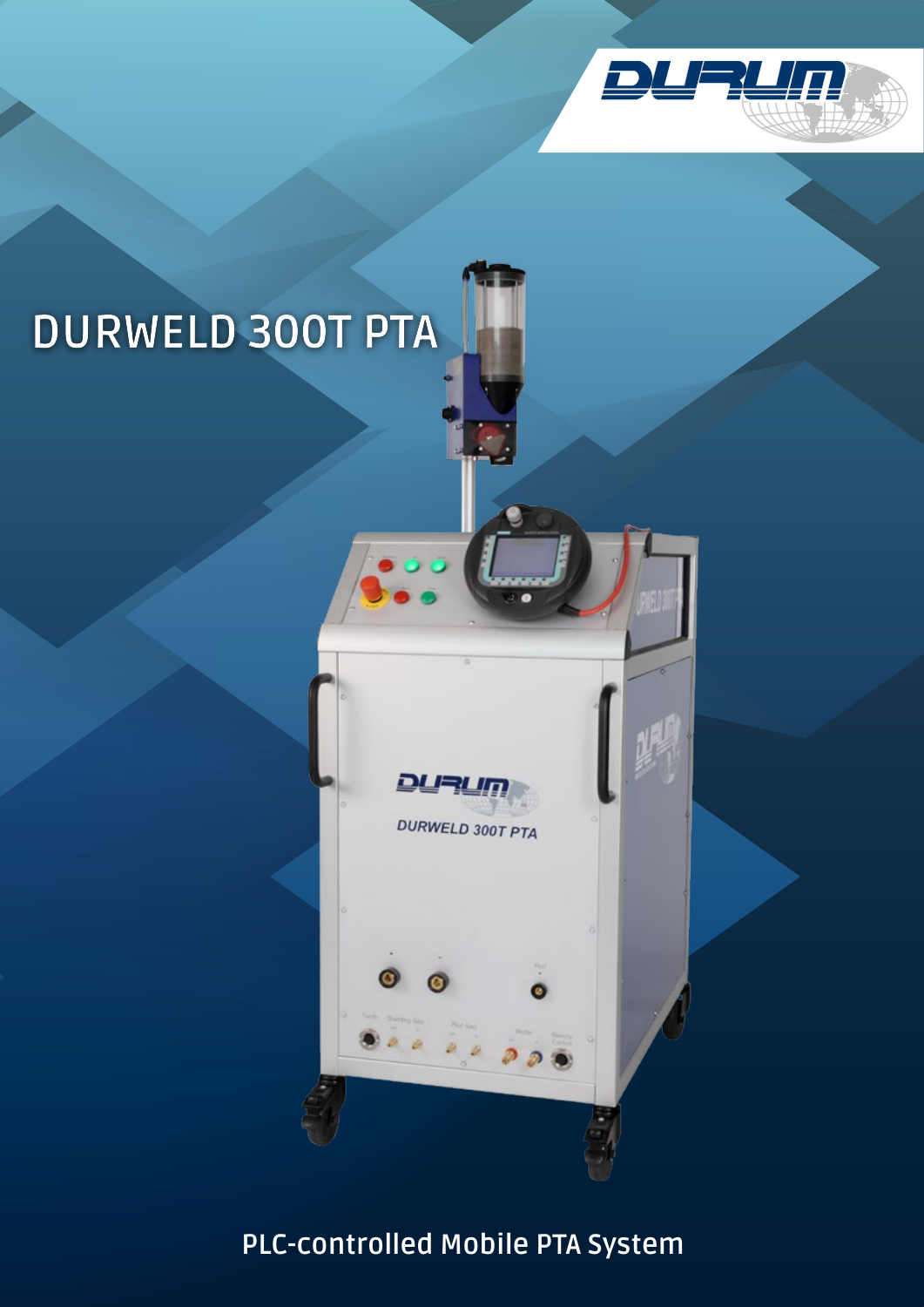## **DURWELD 300T PTA (PLC-controlled)**

#### *As a result of more than 15 years of in-house development and use, we have now introduced the next generation of a durable, reliable, mobile PTA machine into the market.*

The cost-efficient PTA welding system DURWELD 300T PTA is now PLC-controlled and equipped with a HMI-interface, gas mass flow meter, powerful water cooling unit, and 220 or 110V plug. It can be operated manually or, optionally, with external manipulation devices using CNC or robotic interfaces. The main inverter power source is primary-switched and generates a very stable arc that ensures consistent and repeatable coatings.



\* Depending on the user country electric datas can differ!

Can be used for TIG or Stick welding. Available with CNC- or Robot interface.

#### JOB CONTROL

The integrated job management provides, apart from recipe storage, the possibility to fix all critical parameters in the jobs. This way you can create your specific recipes tailored to your welding jobs.

Developed and manufactured by DURUM in Germany, the mobile plasma powder cladding system DURWELD 300T PTA can also be supplied with an interface for connection to a robot system.



#### PLC-controlled

The use of a modern PLC system provides reliable operation and allows the easy integration in automatic production lines or robot cells.

#### HMI-Interface

The used mobile HMI-interface is ideal for local operation and monitoring tasks. The intuitive menu structure and the combination of a touch screen with haptic controls provides easy operation.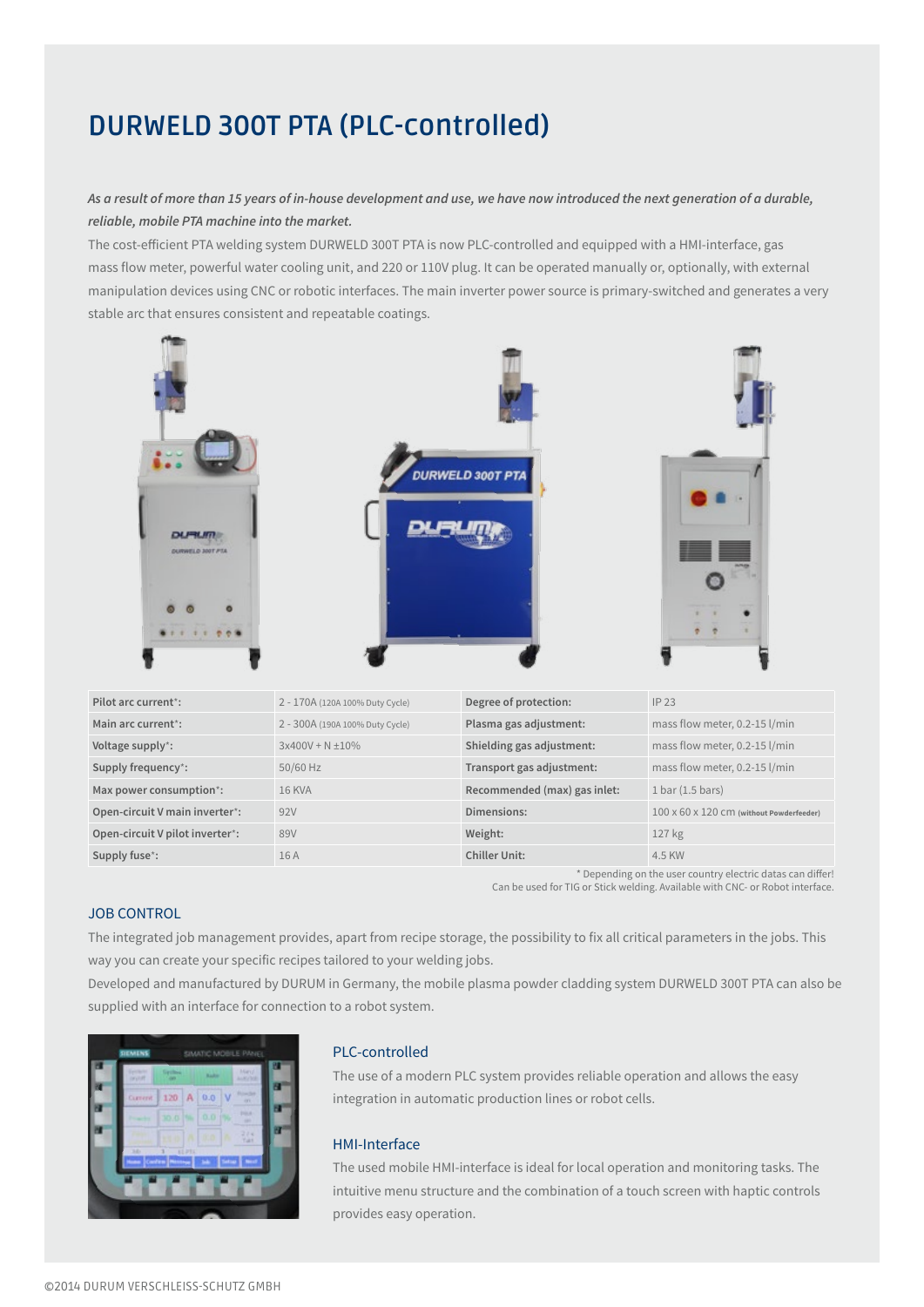## **Powder Feeder & Torches**



#### Powder Feeder PFU 4:

| Carrier gas:                         | Ar, $Ar-H$         |
|--------------------------------------|--------------------|
| Carrier gas flow rate:               | $0 - 4$ l/min      |
| Powder reservoir:                    | 2.31               |
| Dimensions $(L \times W \times H)$ : | 310 x 170 x 470 mm |
| Powder feed rate*:                   | $2-200$ g/min      |
| Container size:                      | 2.31               |
| Gas pressure:                        | max. 2 bar         |
| Power consumption:                   | max. 1A            |
| Weight:                              | 6 kg               |

\* Depending on feeding wheel configuration, torch, anode and powder density

Two PFU 4 can be driven in parallel (only by power sources with the optional second motor control card) for applications that require feeding of different powders in the weld pool: i.e. matrix and carbides.

Feeding rate step controlled via feeding wheel speed directly from PLC

#### PTA Torch PT 150M

| Construction:             | manual hand held torch                       |
|---------------------------|----------------------------------------------|
| Max current:              | 150A (100A 100% Duty Cycle)                  |
| Powder flow rate:         | $3 - 40$ g/min (depending on powder density) |
| Weight without hose pack: | $0.5 \text{ kg}$                             |
| Description:              | liquid cooled handheld torch                 |
|                           |                                              |

### PTA Torch PT 300AUT i

| Discription:      | machine torch for inner coatings of parts<br>with diameter > 80mm       |
|-------------------|-------------------------------------------------------------------------|
| Construction:     | horizontal                                                              |
| Max current:      | 300A (200A at 100% Duty Cycle)                                          |
| Powder flow rate: | 10 - 80 $g/min$ (depending on powder density)                           |
|                   | Length (other lengths on request): 500 mm (S), 1000 mm (M), 1500 mm (L) |

#### PTA Torch PT 300M

| Construction:             | manual hand held torch                    |
|---------------------------|-------------------------------------------|
| Max current:              | 300A (200A 100% Duty Cycle)               |
| Powder flow rate:         | $3 - 80$ g/min (depend on powder density) |
| Weight without hose pack: | 0.7 <sub>kg</sub>                         |
| Description:              | liquid cooled handheld torch              |

#### PTA Torch PT 300AUT

| Construction:             | vertical                                                  |
|---------------------------|-----------------------------------------------------------|
| Max current:              | 300A (200A 100% Duty Cycle)                               |
| Powder flow rate:         | $3 - 80$ g/min (depending on powder density)              |
| Weight without hose pack: | 0.8 <sub>kg</sub>                                         |
| Description:              | liquid cooled machine torch for high duty<br>applications |

#### PTA Torch PT 400AUT

| Construction:             | vertical                                                  |
|---------------------------|-----------------------------------------------------------|
| Max current:              | 350A (300A 100% Duty Cycle)                               |
| Powder flow rate:         | 3 - 120 g/min (depending on powder density)               |
| Weight without hose pack: | 0.9 <sub>kg</sub>                                         |
| Description:              | liquid cooled machine torch for high duty<br>applications |







Control Accessories (optional):

foot pedal